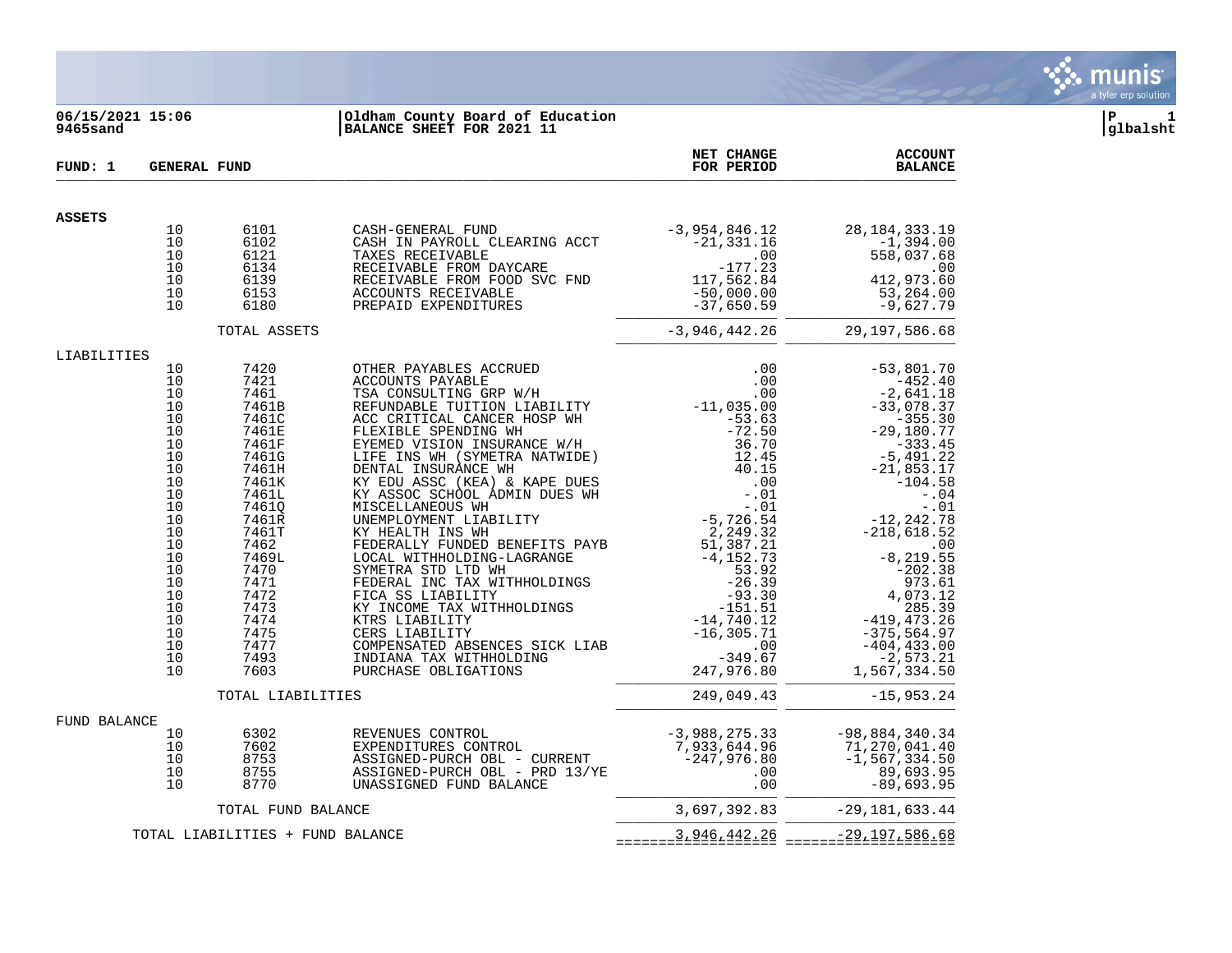

# **06/15/2021 15:06 |Oldham County Board of Education |P 2 9465sand |BALANCE SHEET FOR 2021 11 |glbalsht**

| FUND: 2       |          | SPECIAL REVENUE                  |                                                         | NET CHANGE<br>FOR PERIOD   | <b>ACCOUNT</b><br><b>BALANCE</b> |
|---------------|----------|----------------------------------|---------------------------------------------------------|----------------------------|----------------------------------|
|               |          |                                  |                                                         |                            |                                  |
| <b>ASSETS</b> | 20       | 6101                             | CASH-SPECIAL REVENUE/GRANTS                             | 203,762.81                 | 575,387.00                       |
|               | 20<br>20 | 6130<br>6150                     | INTERFUND RECEIVABLES<br>OTHER RECEIVABLES              | 56.29<br>.00               | .00<br>1,000.00                  |
|               |          | TOTAL ASSETS                     |                                                         | 203,819.10                 | 576,387.00                       |
| LIABILITIES   |          |                                  |                                                         |                            |                                  |
|               | 20<br>20 | 7481<br>7603                     | ADVANCES FROM GRANTORS/OTHERS<br>PURCHASE OBLIGATIONS   | .00<br>$-184,079.01$       | 1,000.00<br>200,493.07           |
|               |          | TOTAL LIABILITIES                |                                                         | $-184,079.01$              | 201,493.07                       |
| FUND BALANCE  |          |                                  |                                                         |                            |                                  |
|               | 20       | 6302                             | REVENUES CONTROL                                        | $-1, 152, 750.35$          | $-8,985,070.17$                  |
|               | 20<br>20 | 7602<br>8753                     | EXPENDITURES CONTROL<br>ASSIGNED-PURCH OBL -<br>CURRENT | 948, 931. 25<br>184,079.01 | 8,407,683.17<br>$-200, 493.07$   |
|               |          | TOTAL FUND BALANCE               |                                                         | $-19,740.09$               | $-777,880.07$                    |
|               |          | TOTAL LIABILITIES + FUND BALANCE |                                                         | $-203,819.10$              | $-576, 387.00$                   |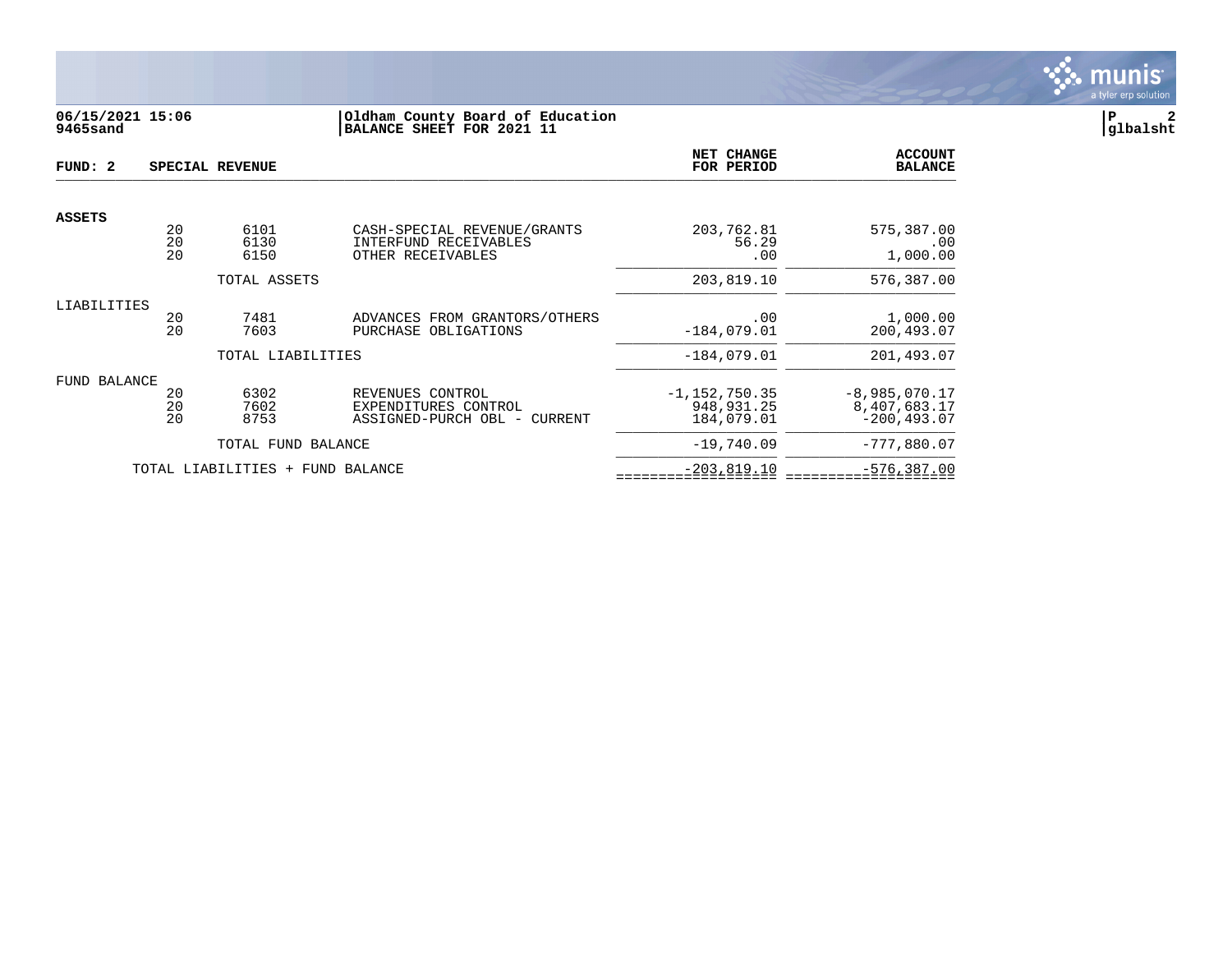

## **06/15/2021 15:06 |Oldham County Board of Education |P 3 9465sand |BALANCE SHEET FOR 2021 11 |glbalsht**

| FUND: 21     |          | DISTRICT ACTIVITY FUND 21 AY     |                                          | <b>NET CHANGE</b><br>FOR PERIOD | <b>ACCOUNT</b><br><b>BALANCE</b> |
|--------------|----------|----------------------------------|------------------------------------------|---------------------------------|----------------------------------|
| ASSETS       |          |                                  |                                          |                                 |                                  |
|              | 21       | 6101                             | CASH-GENERAL FUND                        | $-380.00$                       | $-187.50$                        |
|              |          | TOTAL ASSETS                     |                                          | $-380.00$                       | $-187.50$                        |
| FUND BALANCE | 21<br>21 | 6302<br>7602                     | REVENUES CONTROL<br>EXPENDITURES CONTROL | .00<br>380.00                   | $-192.50$<br>380.00              |
|              |          | TOTAL FUND BALANCE               |                                          | 380.00                          | 187.50                           |
|              |          | TOTAL LIABILITIES + FUND BALANCE |                                          | 380.00                          | 187.50                           |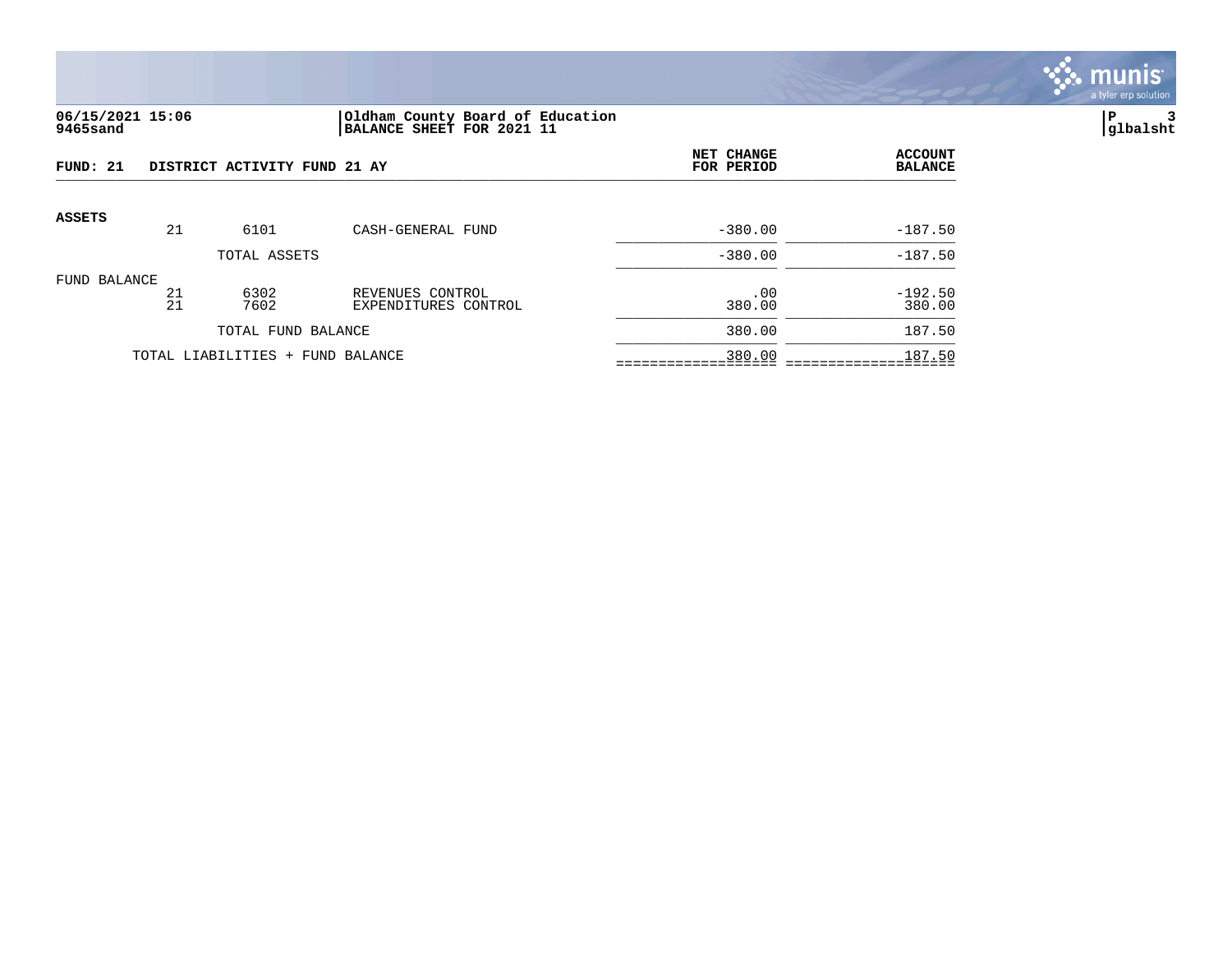

#### **06/15/2021 15:06 |Oldham County Board of Education |P 4 9465sand |BALANCE SHEET FOR 2021 11 |glbalsht**

| FUND: 22      |                                  | DISTRICT ACTIVITY FUND 22 MY                 |                                                                                                                                                                | NET CHANGE<br>FOR PERIOD                                        | <b>ACCOUNT</b><br><b>BALANCE</b>                                                                     |
|---------------|----------------------------------|----------------------------------------------|----------------------------------------------------------------------------------------------------------------------------------------------------------------|-----------------------------------------------------------------|------------------------------------------------------------------------------------------------------|
| <b>ASSETS</b> |                                  |                                              |                                                                                                                                                                |                                                                 |                                                                                                      |
|               | 22                               | 6101                                         | CASH-DISTRICT ACTIVITY                                                                                                                                         | $-159,978.69$                                                   | 2,289,981.26                                                                                         |
|               |                                  | TOTAL ASSETS                                 |                                                                                                                                                                | $-159,978.69$                                                   | 2,289,981.26                                                                                         |
| LIABILITIES   | 22                               | 7603                                         | PURCHASE OBLIGATIONS                                                                                                                                           | $-75,070.35$                                                    | 136,566.88                                                                                           |
|               |                                  | TOTAL LIABILITIES                            |                                                                                                                                                                | $-75,070.35$                                                    | 136,566.88                                                                                           |
| FUND BALANCE  | 22<br>22<br>22<br>22<br>22<br>22 | 6302<br>7602<br>8737<br>8753<br>8755<br>8770 | REVENUES CONTROL<br>EXPENDITURES CONTROL<br>RESTRICTED - OTHER<br>ASSIGNED-PURCH OBL -<br>CURRENT<br>ASSIGNED-PURCH OBL - PRD 13/YE<br>UNASSIGNED FUND BALANCE | $-69, 496, 29$<br>229, 474.98<br>.00<br>75,070.35<br>.00<br>.00 | $-4, 293, 402.19$<br>2, 213, 103. 34<br>$-214,659.32$<br>$-136,566.88$<br>29,170.91<br>$-24, 194.00$ |
|               |                                  | TOTAL FUND BALANCE                           |                                                                                                                                                                | 235,049.04                                                      | $-2,426,548.14$                                                                                      |
|               |                                  | TOTAL LIABILITIES + FUND BALANCE             |                                                                                                                                                                | 159,978.69                                                      | $-2, 289, 981.26$                                                                                    |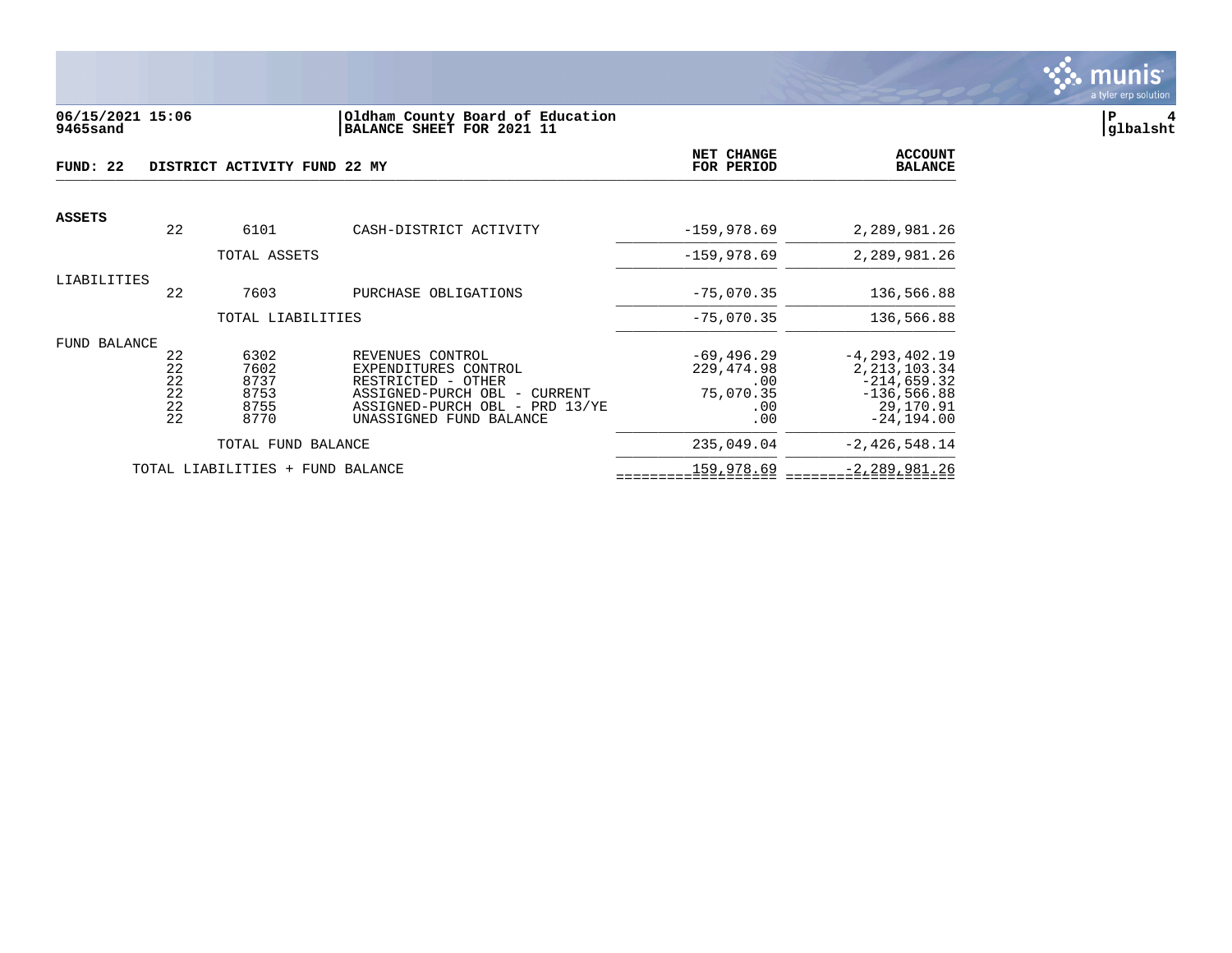

# **06/15/2021 15:06 |Oldham County Board of Education |P 5 9465sand |BALANCE SHEET FOR 2021 11 |glbalsht**

| FUND: 25      |          | SCHOOL ACTIVITY FUND 25          |                                      | NET CHANGE<br>FOR PERIOD | <b>ACCOUNT</b><br><b>BALANCE</b> |
|---------------|----------|----------------------------------|--------------------------------------|--------------------------|----------------------------------|
| <b>ASSETS</b> | 25       | 6101                             | CASH-GENERAL FUND                    | .00                      | 944,660.52                       |
|               | 25       | 6153                             | ACCOUNTS RECEIVABLE                  | .00                      | 43,704.05                        |
|               |          | TOTAL ASSETS                     |                                      | .00                      | 988, 364.57                      |
| LIABILITIES   |          |                                  |                                      |                          |                                  |
|               | 25       | 7420                             | OTHER PAYABLES ACCRUED               | .00                      | $-33,845.16$                     |
|               |          | TOTAL LIABILITIES                |                                      | .00                      | $-33,845.16$                     |
| FUND BALANCE  |          |                                  |                                      |                          |                                  |
|               | 25<br>25 | 6302<br>8737                     | REVENUES CONTROL<br>RESTRICTED OTHER | .00<br>.00               | $-954, 519.19$<br>$-.22$         |
|               |          | TOTAL FUND BALANCE               |                                      | .00                      | $-954, 519.41$                   |
|               |          | TOTAL LIABILITIES + FUND BALANCE |                                      | .00                      | $-988, 364.57$                   |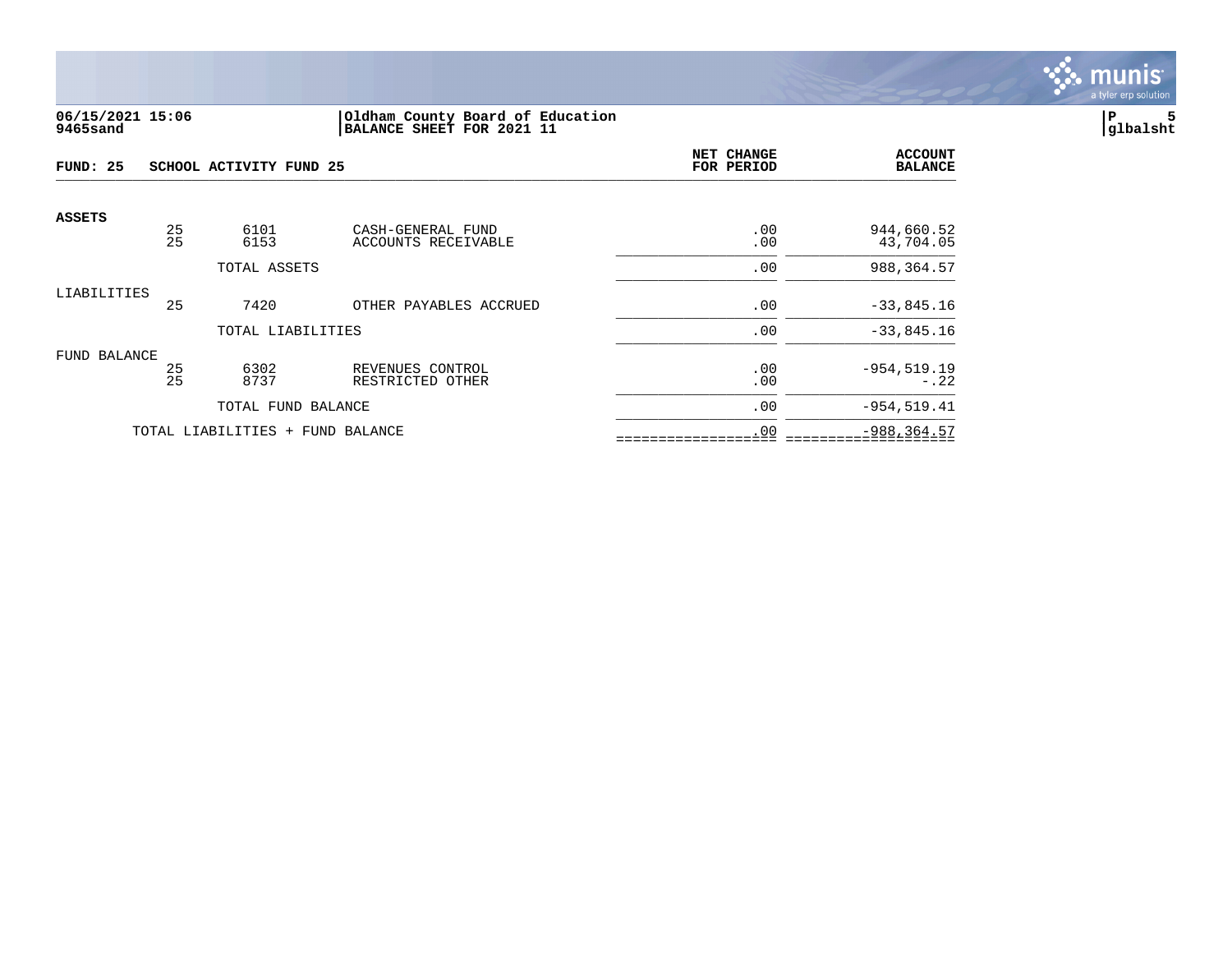

## **06/15/2021 15:06 |Oldham County Board of Education |P 6 9465sand |BALANCE SHEET FOR 2021 11 |glbalsht**

| FUND: 310                           |                      | CAPITAL OUTLAY FUND          |                                                                                                     | NET CHANGE<br>FOR PERIOD                  | <b>ACCOUNT</b><br><b>BALANCE</b>                                      |
|-------------------------------------|----------------------|------------------------------|-----------------------------------------------------------------------------------------------------|-------------------------------------------|-----------------------------------------------------------------------|
| <b>ASSETS</b>                       | 31                   | 6101                         | CASH IN BANK-CAPITAL OUTLAY                                                                         | 205, 270.00                               | 4,329,048.00                                                          |
|                                     |                      | TOTAL ASSETS                 |                                                                                                     | 205,270.00                                | 4,329,048.00                                                          |
| FUND BALANCE                        | 31<br>31<br>31<br>31 | 6302<br>7602<br>8737<br>8738 | REVENUES CONTROL<br>EXPENDITURES CONTROL<br>RESTRICTED -<br>OTHER<br>RESTRICTED SFCC ESCROW CURRENT | $-581,020.00$<br>375,750.00<br>.00<br>.00 | $-6,609,190.89$<br>375,750.00<br>4, 248, 715.89<br>$-2, 344, 323, 00$ |
| TOTAL FUND BALANCE                  |                      |                              | $-205, 270.00$                                                                                      | $-4,329,048.00$                           |                                                                       |
| TOTAL LIABILITIES +<br>FUND BALANCE |                      |                              | $-205, 270.00$                                                                                      | $-4,329,048.00$                           |                                                                       |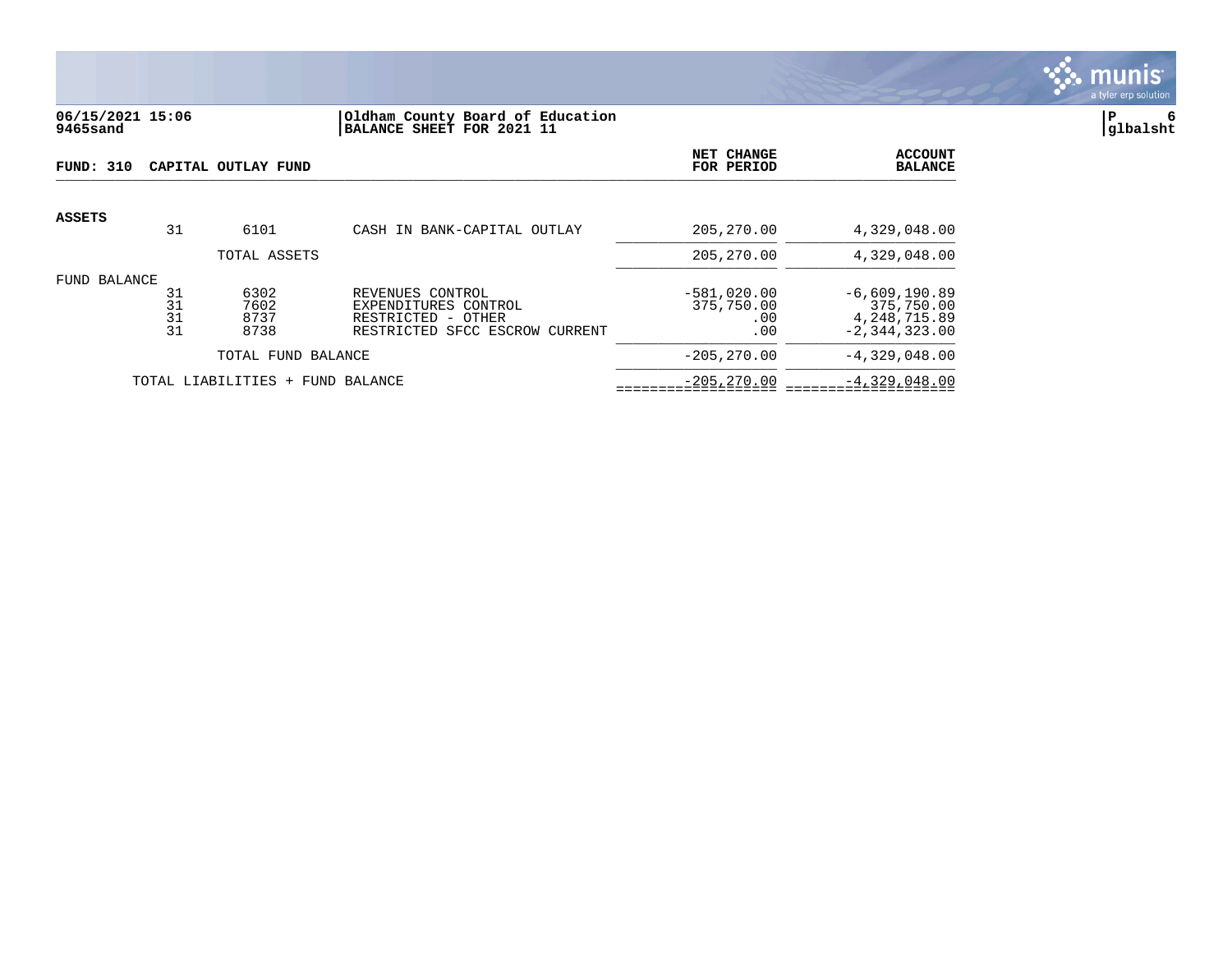

#### **06/15/2021 15:06 |Oldham County Board of Education |P 7 9465sand |BALANCE SHEET FOR 2021 11 |glbalsht**

| FUND: 320     |                                  | BLDING FUND (5CNT LEVY-DT SVC)               | NET CHANGE<br>FOR PERIOD                                                                                                                                          | <b>ACCOUNT</b><br><b>BALANCE</b>                          |                                                                                                     |
|---------------|----------------------------------|----------------------------------------------|-------------------------------------------------------------------------------------------------------------------------------------------------------------------|-----------------------------------------------------------|-----------------------------------------------------------------------------------------------------|
| <b>ASSETS</b> | 32                               | 6101                                         | CASH-SPECIAL VOTED BLDG FUND                                                                                                                                      | $-1,899,900.06$                                           | 7,966,711.64                                                                                        |
|               |                                  | TOTAL ASSETS                                 |                                                                                                                                                                   | $-1,899,900.06$                                           | 7,966,711.64                                                                                        |
| FUND BALANCE  | 32<br>32<br>32<br>32<br>32<br>32 | 6302<br>7602<br>8734<br>8735<br>8737<br>8738 | REVENUES CONTROL<br>EXPENDITURES CONTROL<br>RESTRICTED-SFCC ESCROW-PRIOR<br>RESTRICTED-FUTURE CONSTR BG-1<br>RESTRICTED - OTHER<br>RESTRICTED SFCC ESCROW CURRENT | $-42, 286.19$<br>1,942,186.25<br>.00<br>.00<br>.00<br>.00 | $-30,026,170.61$<br>14,792,143.86<br>1,633,506.89<br>212,958.58<br>12,080,130.08<br>$-6,659,280.44$ |
|               |                                  | TOTAL FUND BALANCE                           |                                                                                                                                                                   | 1,899,900.06                                              | $-7,966,711.64$                                                                                     |
|               |                                  | TOTAL LIABILITIES + FUND BALANCE             |                                                                                                                                                                   | 1,899,900.06                                              | $-7,966,711.64$                                                                                     |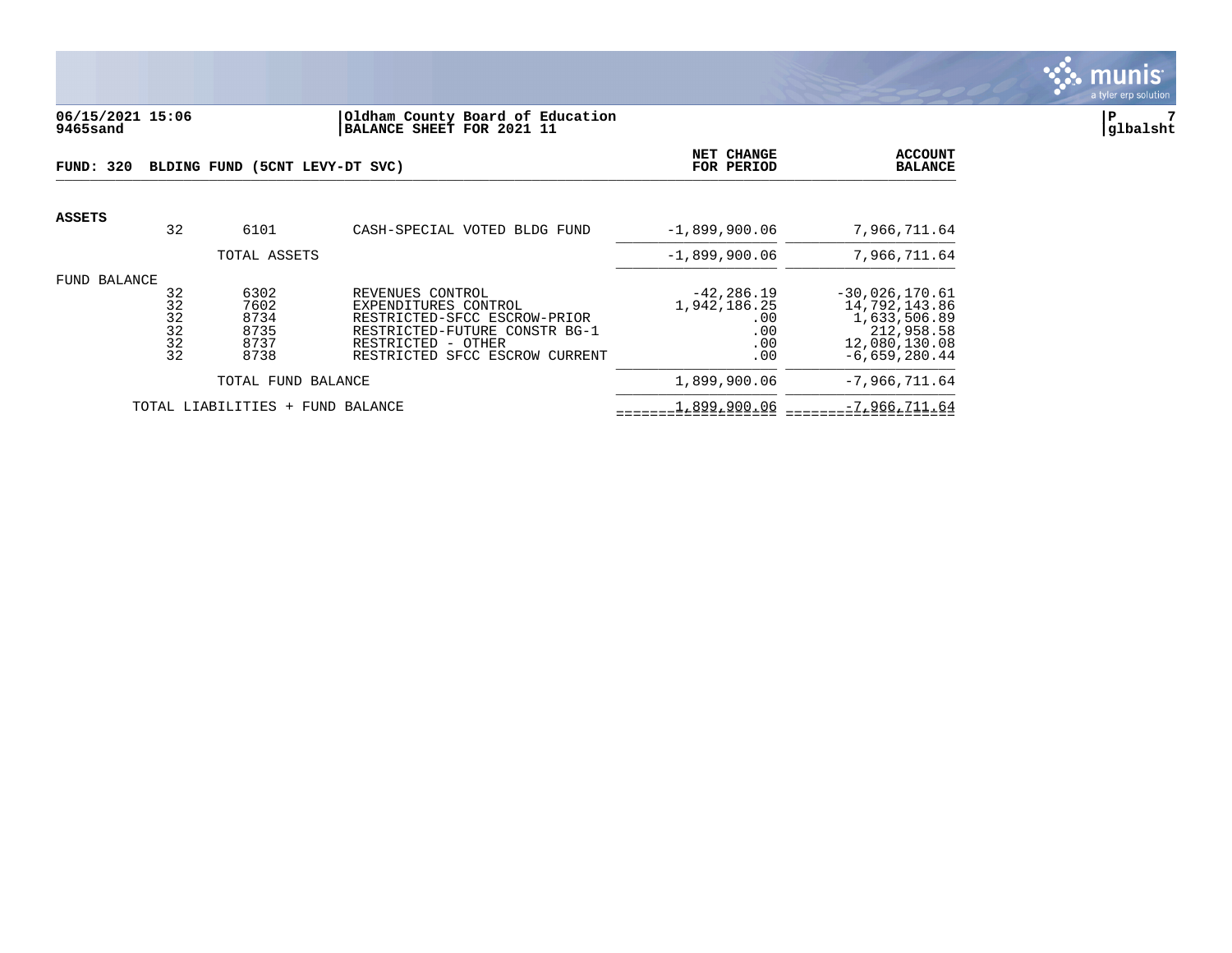

### **06/15/2021 15:06 |Oldham County Board of Education |P 8 9465sand |BALANCE SHEET FOR 2021 11 |glbalsht**

| FUND: 360                                       |                            | <b>CONSTRUCTION FUND</b>                 | <b>NET CHANGE</b><br>FOR PERIOD                                                                                                       | <b>ACCOUNT</b><br><b>BALANCE</b>                     |                                                                            |
|-------------------------------------------------|----------------------------|------------------------------------------|---------------------------------------------------------------------------------------------------------------------------------------|------------------------------------------------------|----------------------------------------------------------------------------|
| <b>ASSETS</b>                                   |                            |                                          |                                                                                                                                       |                                                      |                                                                            |
|                                                 | 36<br>36<br>36<br>36<br>36 | 6101<br>6101J<br>6101M<br>6101N<br>6101P | CASH IN BANK-CONSTRUCTION FUND<br>CASH-OCMS RENOV FY13<br>CASH - SOMS RENOVATION<br>CASH-NEXT GEN H.S.<br>CASH - CAMDEN ES RENOVATION | $-242,827.00$<br>.00<br>.00<br>.00<br>4,167.41       | $-1,460,903.39$<br>98,944.08<br>734,122.90<br>1,117,649.56<br>1,607,465.10 |
|                                                 |                            | TOTAL ASSETS                             |                                                                                                                                       | $-238,659.59$                                        | 2,097,278.25                                                               |
| LIABILITIES                                     |                            |                                          |                                                                                                                                       |                                                      |                                                                            |
|                                                 | 36<br>36                   | 7420<br>7603                             | OTHER PAYABLES ACCRUED<br>PURCHASE OBLIGATIONS                                                                                        | .00<br>257,968.12                                    | $-1,427,487.82$<br>442,348.98                                              |
|                                                 |                            | TOTAL LIABILITIES                        |                                                                                                                                       | 257,968.12                                           | $-985, 138.84$                                                             |
| FUND BALANCE                                    |                            |                                          |                                                                                                                                       |                                                      |                                                                            |
|                                                 | 36<br>36<br>36<br>36       | 6302<br>7602<br>8735<br>8753             | REVENUES CONTROL<br>EXPENDITURES CONTROL<br>RESTRICTED-FUTURE CONSTRUCTION<br>ASSIGNED-PURCH OBL - CURRENT                            | $-559, 417.41$<br>798,077.00<br>.00<br>$-257,968.12$ | $-800, 560.05$<br>11,074,681.05<br>$-10,943,911.43$<br>$-442.348.98$       |
|                                                 |                            | TOTAL FUND BALANCE                       |                                                                                                                                       | $-19,308.53$                                         | $-1, 112, 139.41$                                                          |
| TOTAL LIABILITIES<br><b>FUND BALANCE</b><br>$+$ |                            |                                          | 238,659.59                                                                                                                            | $-2,097,278.25$                                      |                                                                            |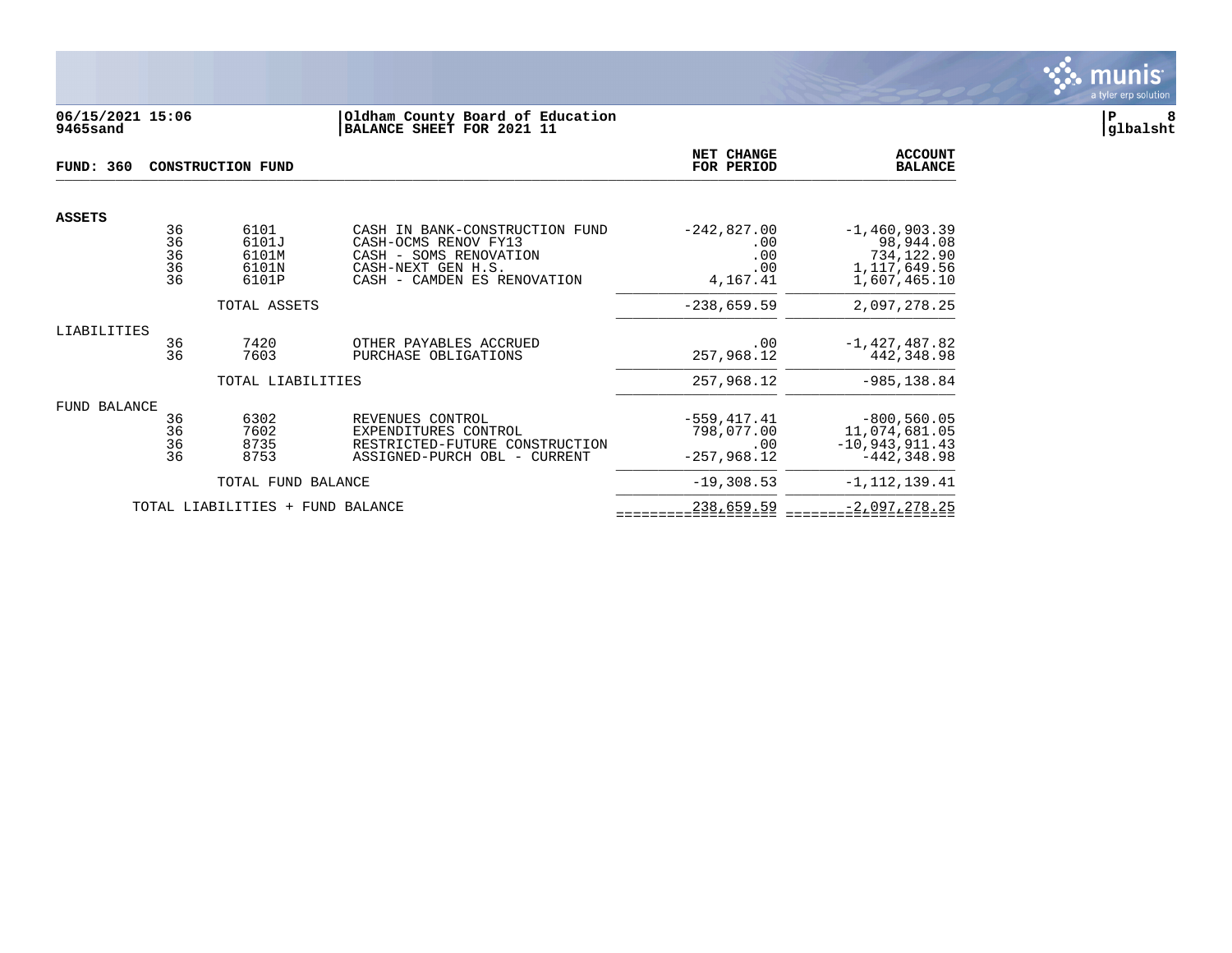

# **06/15/2021 15:06 |Oldham County Board of Education |P 9 9465sand |BALANCE SHEET FOR 2021 11 |glbalsht**

| FUND: 400<br>DEBT SERVICE FUND |          |                                  | NET CHANGE<br>FOR PERIOD                 | <b>ACCOUNT</b><br><b>BALANCE</b> |                                |
|--------------------------------|----------|----------------------------------|------------------------------------------|----------------------------------|--------------------------------|
| <b>FUND BALANCE</b>            | 40<br>40 | 6302<br>7602                     | REVENUES CONTROL<br>EXPENDITURES CONTROL | $-1,842,686.25$<br>1,842,686.25  | 14,263,098.91<br>14,263,098.91 |
|                                |          | TOTAL FUND BALANCE               |                                          | .00                              | .00                            |
|                                |          | TOTAL LIABILITIES + FUND BALANCE |                                          | .00                              | . 00                           |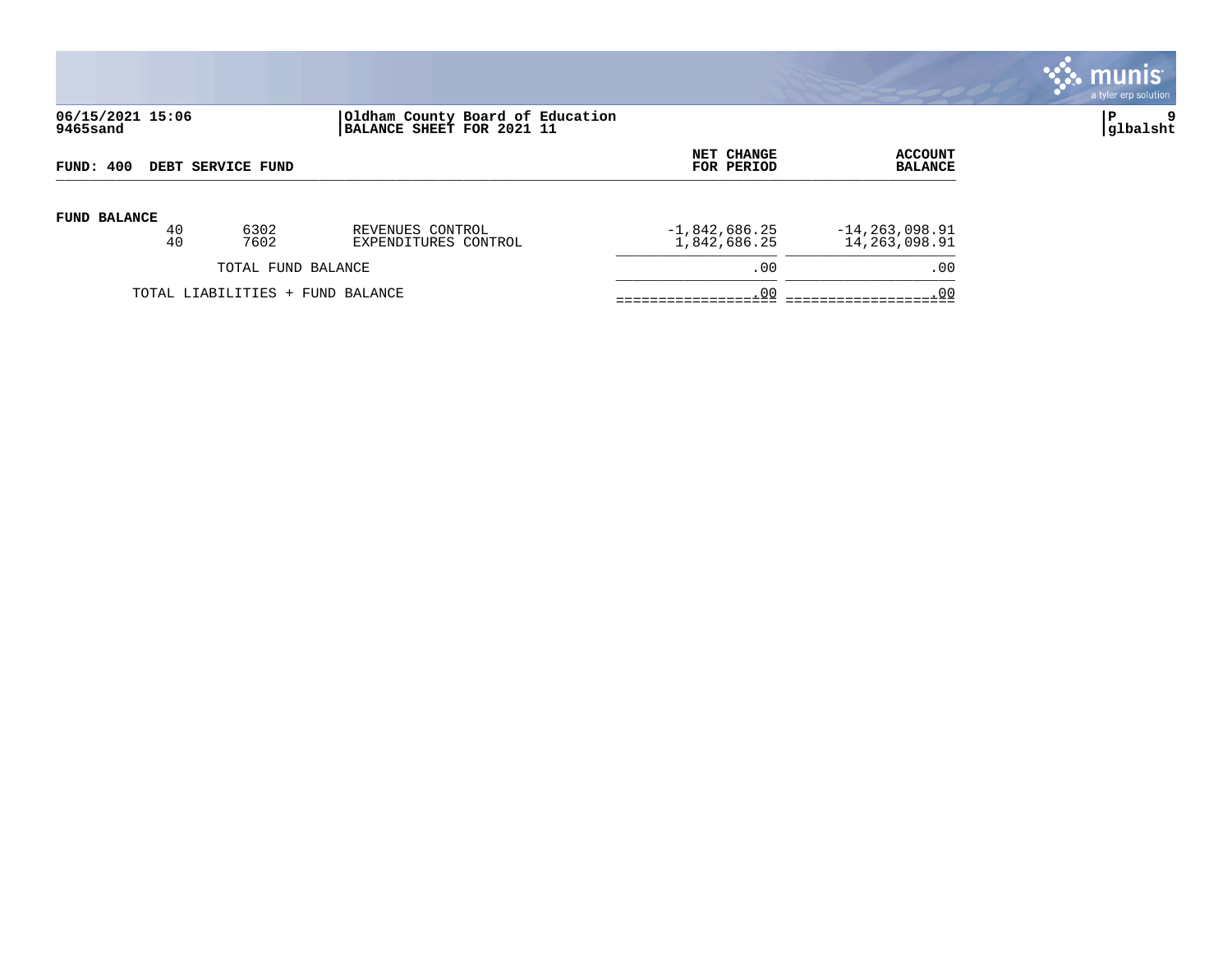

## **06/15/2021 15:06 |Oldham County Board of Education |P 10 9465sand |BALANCE SHEET FOR 2021 11 |glbalsht**

| FUND: 51            | FOOD SERVICE FUND                      |                                                         |                                                                                                                                                                                                     |                                                                    | <b>ACCOUNT</b><br><b>BALANCE</b>                                                                                  |
|---------------------|----------------------------------------|---------------------------------------------------------|-----------------------------------------------------------------------------------------------------------------------------------------------------------------------------------------------------|--------------------------------------------------------------------|-------------------------------------------------------------------------------------------------------------------|
| <b>ASSETS</b>       |                                        |                                                         |                                                                                                                                                                                                     |                                                                    |                                                                                                                   |
|                     | 51<br>51<br>51<br>51<br>51             | 6101<br>6130<br>6171<br>64000<br>6400P                  | CASH IN BANK-FOOD SERVICE<br>INTERFUND RECEIVABLES<br>INVENTORIES FOR CONSUMPTION<br>DEFRD OUTFLOWS OPEBen LIAB<br>DEFRD OUTFLOWS PENSION LIAB                                                      | 280,635.20<br>$-117,562.84$<br>.00<br>.00<br>.00                   | 1,869,260.09<br>$-412,973.60$<br>191,302.25<br>296,309.00<br>718,921.00                                           |
|                     |                                        | TOTAL ASSETS                                            |                                                                                                                                                                                                     | 163,072.36                                                         | 2,662,818.74                                                                                                      |
| LIABILITIES         |                                        |                                                         |                                                                                                                                                                                                     |                                                                    |                                                                                                                   |
|                     | 51<br>51<br>51<br>51<br>51<br>51       | 7421<br>75410<br>7541P<br>7603<br>77000<br>7700P        | ACCOUNTS PAYABLE<br>UNFUNDED OPEBen LIABILITY<br>UNFUNDED PENSION LIABILITY<br>PURCHASE OBLIGATIONS<br>DEFERRED INFLOW OPEB LIAB<br>DEFERRED INFLOW PENSION LIAB                                    | $-74, 283.32$<br>.00<br>.00<br>$-976.38$<br>.00<br>.00             | $-74, 283.32$<br>$-783, 438.00$<br>$-3, 276, 764.00$<br>26,754.71<br>$-292,967.00$<br>$-153,758.00$               |
|                     |                                        | TOTAL LIABILITIES                                       |                                                                                                                                                                                                     | $-75, 259.70$                                                      | $-4, 554, 455.61$                                                                                                 |
| <b>FUND BALANCE</b> | 51<br>51<br>51<br>51<br>51<br>51<br>51 | 6302<br>7602<br>8712<br>87370<br>8737P<br>8739I<br>8753 | REVENUES CONTROL<br>EXPENDITURES CONTROL<br>UNRESTRICTED NET ASSETS<br>RESTRICTED OPEBen LIAB ENTPRIS<br>RESTRICTED OTHER PENSION<br>RSTRCTD NET POSITION INVENTORY<br>ASSIGNED-PURCH OBL - CURRENT | $-575, 182.92$<br>486,393.88<br>.00<br>.00<br>.00<br>.00<br>976.38 | $-3,970,205.94$<br>2,824,828.14<br>$-236,625.37$<br>780,096.00<br>2,711,601.00<br>$-191, 302.25$<br>$-26, 754.71$ |
|                     |                                        | TOTAL FUND BALANCE                                      |                                                                                                                                                                                                     | $-87,812.66$                                                       | 1,891,636.87                                                                                                      |
|                     |                                        | TOTAL LIABILITIES + FUND BALANCE                        |                                                                                                                                                                                                     | $-163,072.36$                                                      | $-2,662,818.74$                                                                                                   |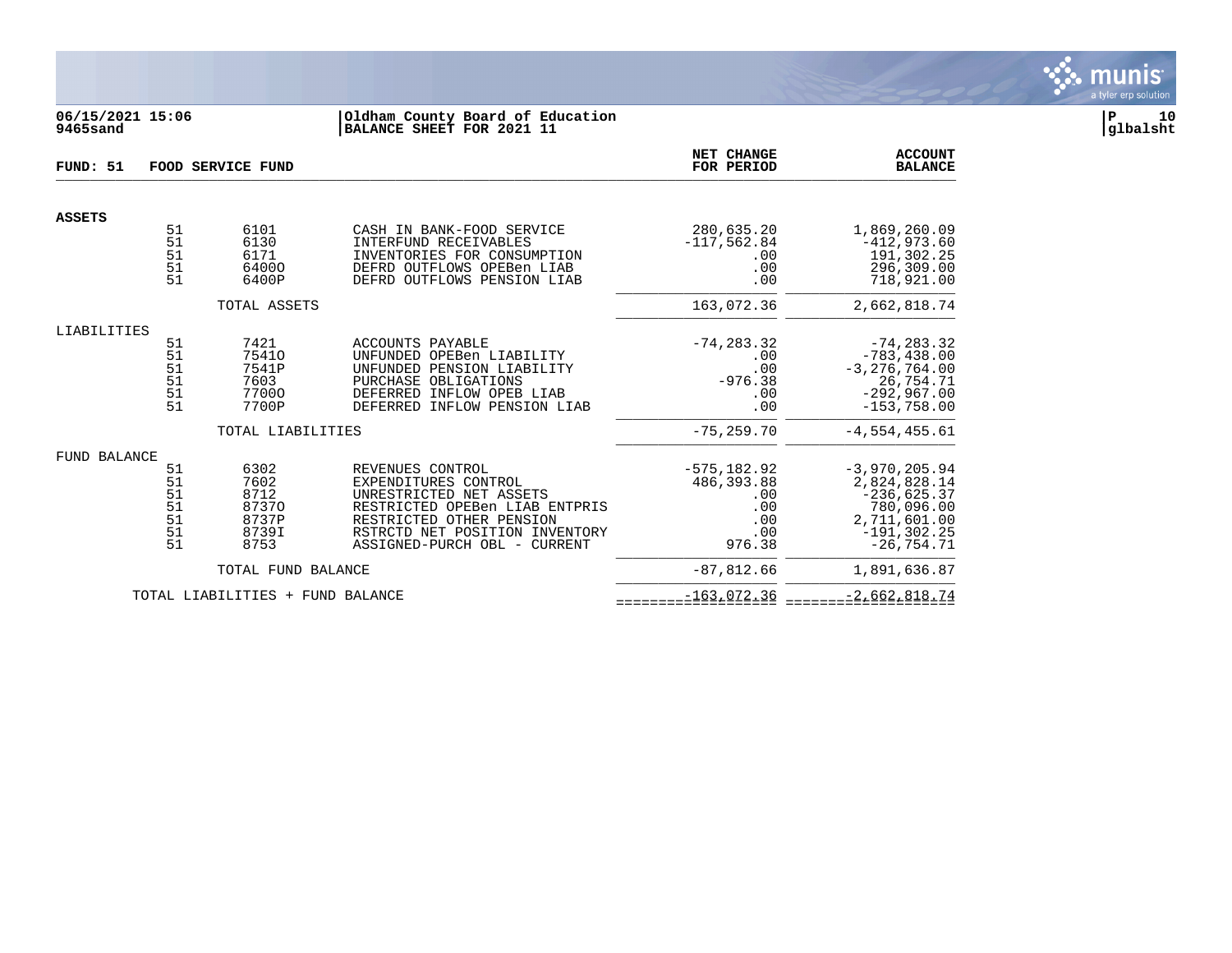

# **06/15/2021 15:06 |Oldham County Board of Education |P 11 9465sand |BALANCE SHEET FOR 2021 11 |glbalsht**

| FUND: 52            |                                   | DAYCARE PROGRAM                                               |                                                                                                                                                                   | NET CHANGE<br>FOR PERIOD                                                 | <b>ACCOUNT</b><br><b>BALANCE</b>                                                                     |
|---------------------|-----------------------------------|---------------------------------------------------------------|-------------------------------------------------------------------------------------------------------------------------------------------------------------------|--------------------------------------------------------------------------|------------------------------------------------------------------------------------------------------|
| <b>ASSETS</b>       |                                   |                                                               |                                                                                                                                                                   |                                                                          |                                                                                                      |
|                     | 52<br>$\overline{52}$<br>52<br>52 | 6101<br>6130<br>64000<br>6400P                                | CASH IN BANK-DAYCARE<br>INTERFUND RECEIVABLES<br>DEFRD OUTFLOWS OPEBen LIAB<br>DEFRD OUTFLOWS PENSION LIAB                                                        | 149,108.41<br>120.94<br>.00<br>.00                                       | 1,627,392.63<br>.00<br>318,235.00<br>772,117.00                                                      |
|                     |                                   | TOTAL ASSETS                                                  |                                                                                                                                                                   | 149,229.35                                                               | 2,717,744.63                                                                                         |
| LIABILITIES         | 52<br>52<br>$\frac{52}{52}$<br>52 | 75410<br>7541P<br>7603<br>77000<br>7700P<br>TOTAL LIABILITIES | UNFUNDED OPEBen LIABILITY<br>UNFUNDED PENSION LIABILITY<br>PURCHASE OBLIGATIONS<br>DEFERRED INFLOW OPEB LIAB<br>DEFERRED INFLOW PENSION LIAB                      | .00<br>.00<br>36, 373. 44<br>.00<br>.00<br>36, 373. 44                   | $-841, 409.00$<br>$-3,519,227.00$<br>69,656.57<br>$-314,645.00$<br>$-165, 136.00$<br>$-4,770,760.43$ |
| <b>FUND BALANCE</b> | 52<br>52<br>52<br>52<br>52<br>52  | 6302<br>7602<br>8712<br>87370<br>8737P<br>8753                | REVENUES CONTROL<br>EXPENDITURES CONTROL<br>UNRESTRICTED NET ASSETS<br>RESTRICTED OPEBen LIAB ENTPRIS<br>RESTRICTED OTHER PENSION<br>ASSIGNED-PURCH OBL - CURRENT | $-674, 718.51$<br>54,550.16<br>470,939.00<br>.00<br>.00<br>$-36, 373.44$ | $-2, 711, 353.22$<br>1,083,960.59<br>.00<br>837,819.00<br>2,912,246.00<br>$-69,656.57$               |
|                     |                                   | TOTAL FUND BALANCE                                            |                                                                                                                                                                   | $-185,602.79$                                                            | 2,053,015.80                                                                                         |
|                     |                                   | TOTAL LIABILITIES + FUND BALANCE                              |                                                                                                                                                                   | $-149, 229.35$                                                           | $-2, 717, 744.63$                                                                                    |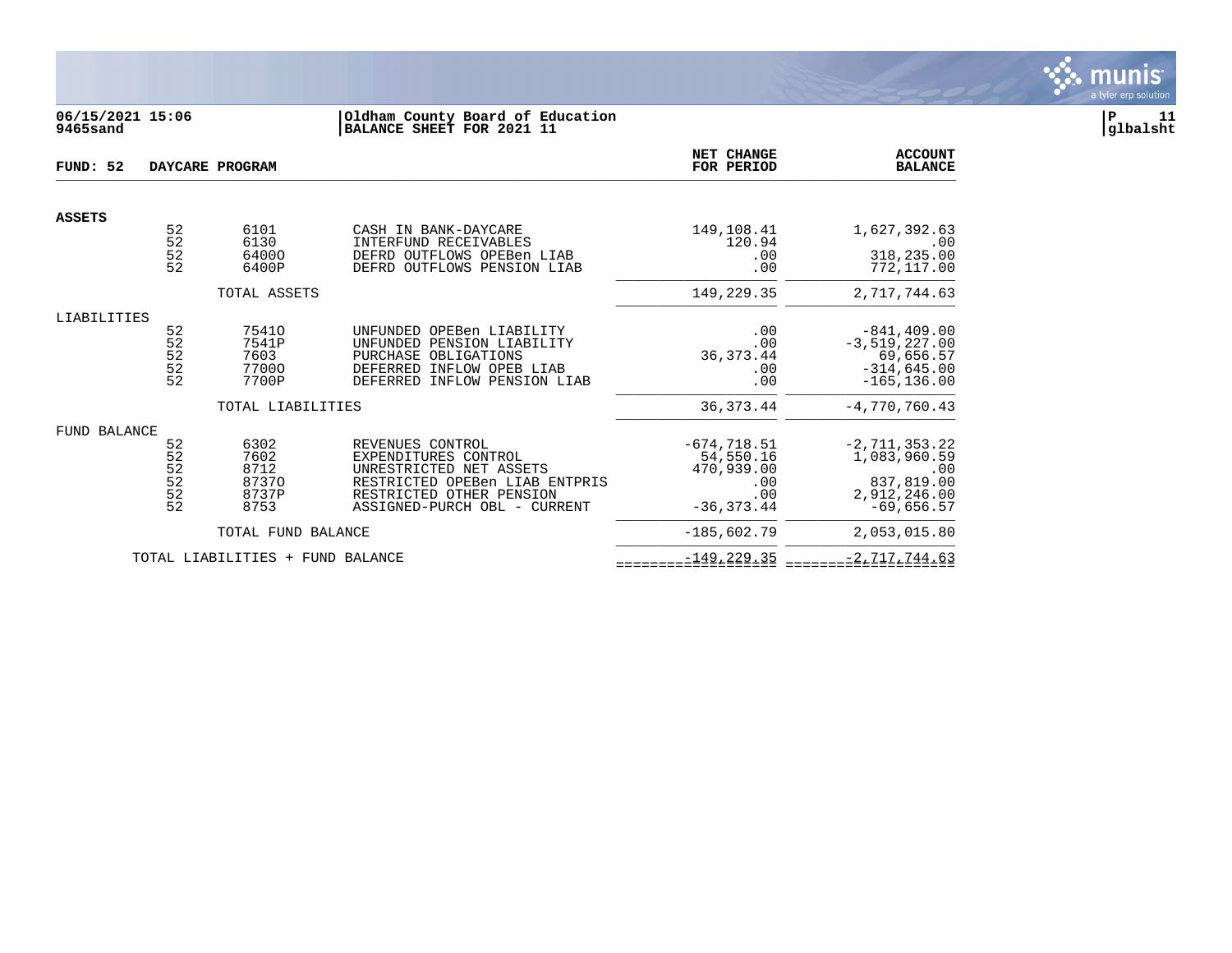

#### **06/15/2021 15:06 |Oldham County Board of Education |P 12 9465sand |BALANCE SHEET FOR 2021 11 |glbalsht**

| FUND: 7000 FIDUCIARY - PENS/INVST/PRIVATE |          |                                  |                                          | <b>NET CHANGE</b><br>FOR PERIOD | <b>ACCOUNT</b><br><b>BALANCE</b> |
|-------------------------------------------|----------|----------------------------------|------------------------------------------|---------------------------------|----------------------------------|
| <b>ASSETS</b>                             | 70       | 6101                             | CASH-OPERATING ACCOUNT CUNDIFF           | .00                             | 4,931.05                         |
|                                           |          | TOTAL ASSETS                     |                                          | .00                             | 4,931.05                         |
| FUND BALANCE                              | 70<br>70 | 6302<br>7602                     | REVENUES CONTROL<br>EXPENDITURES CONTROL | .00<br>.00                      | $-6, 553.04$<br>1,621.99         |
| TOTAL FUND BALANCE                        |          |                                  |                                          | .00                             | $-4,931.05$                      |
|                                           |          | TOTAL LIABILITIES + FUND BALANCE |                                          | .00                             | $-4,931.05$                      |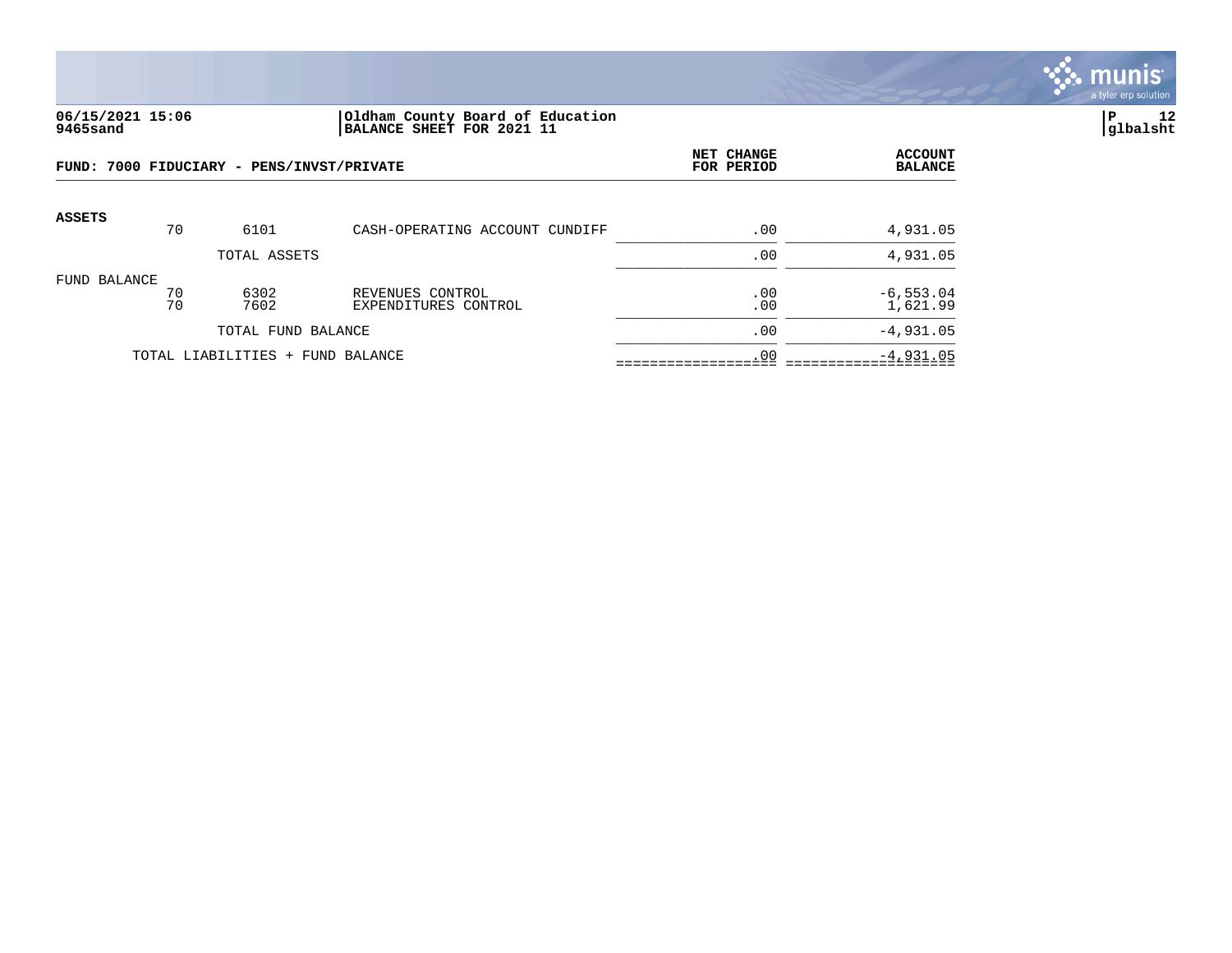

#### **06/15/2021 15:06 |Oldham County Board of Education |P 13 9465sand |BALANCE SHEET FOR 2021 11 |glbalsht**

| FUND: 8                          |                                                                                  | GOVERNMENTAL CAPITAL ASSETS                                                                                  |                                                                                                                                                                                                                                                                                                                                                               | <b>NET CHANGE</b><br>FOR PERIOD                                                                                | <b>ACCOUNT</b><br><b>BALANCE</b>                                                                                                                                                                                                                            |
|----------------------------------|----------------------------------------------------------------------------------|--------------------------------------------------------------------------------------------------------------|---------------------------------------------------------------------------------------------------------------------------------------------------------------------------------------------------------------------------------------------------------------------------------------------------------------------------------------------------------------|----------------------------------------------------------------------------------------------------------------|-------------------------------------------------------------------------------------------------------------------------------------------------------------------------------------------------------------------------------------------------------------|
| <b>ASSETS</b>                    |                                                                                  |                                                                                                              |                                                                                                                                                                                                                                                                                                                                                               |                                                                                                                |                                                                                                                                                                                                                                                             |
|                                  | 80<br>80<br>80<br>80<br>80<br>80<br>80<br>80<br>80<br>80<br>80<br>80<br>80<br>80 | 6201<br>6211<br>6212<br>6221<br>6222<br>6231<br>6232<br>6241<br>6242<br>6251<br>6252<br>6261<br>6271<br>6272 | LAND<br>LAND IMPROVEMENTS<br>ACCUM DEPREC-LAND IMPROVMNTS<br>BUILDINGS & BLDG IMPROVEMENTS<br>ACCUM DEPREC-BUILDINGS<br>TECHNOLOGY EOUIPMENT<br>ACCUM DEPREC-TECH EOUIPMENT<br>VEHICLES<br>ACCUM DEPREC-VEHICLES<br>MACHINERY AND EQUIPMENT<br>ACCUM DEPR-MACHINERY & EQUIP<br>CONSTRUCTION WORK IN PROGRESS<br>INFRASTRUCTURE<br>ACCUM DEPREC-INFRASTRUCTURE | .00<br>.00<br>.00<br>.00<br>.00<br>$-57, 122.30$<br>57,122.30<br>.00<br>.00<br>.00<br>.00<br>.00<br>.00<br>.00 | 12,579,402.00<br>4, 269, 126. 33<br>$-2,188,210.86$<br>283,071,853.28<br>$-100,086,477.87$<br>8,052,456.55<br>$-6, 100, 496.00$<br>16,933,088.53<br>$-13,695,502.95$<br>4,048,796.02<br>$-2,528,671.54$<br>19,653,142.46<br>2,694,930.74<br>$-1,636,580.60$ |
|                                  |                                                                                  | TOTAL ASSETS                                                                                                 | .00                                                                                                                                                                                                                                                                                                                                                           | 225,066,856.09                                                                                                 |                                                                                                                                                                                                                                                             |
| FUND BALANCE                     | 80<br>80                                                                         | 7602<br>8710                                                                                                 | EXPENDITURES CONTROL<br>INVESTMENT IN GOVERNMTL ASSETS                                                                                                                                                                                                                                                                                                        | .00<br>.00                                                                                                     | 6,936,168.89<br>$-232,003,024.98$                                                                                                                                                                                                                           |
|                                  |                                                                                  | TOTAL FUND BALANCE                                                                                           | .00                                                                                                                                                                                                                                                                                                                                                           | $-225,066,856.09$                                                                                              |                                                                                                                                                                                                                                                             |
| TOTAL LIABILITIES + FUND BALANCE |                                                                                  |                                                                                                              |                                                                                                                                                                                                                                                                                                                                                               | .00                                                                                                            | $-225,066,856.09$                                                                                                                                                                                                                                           |